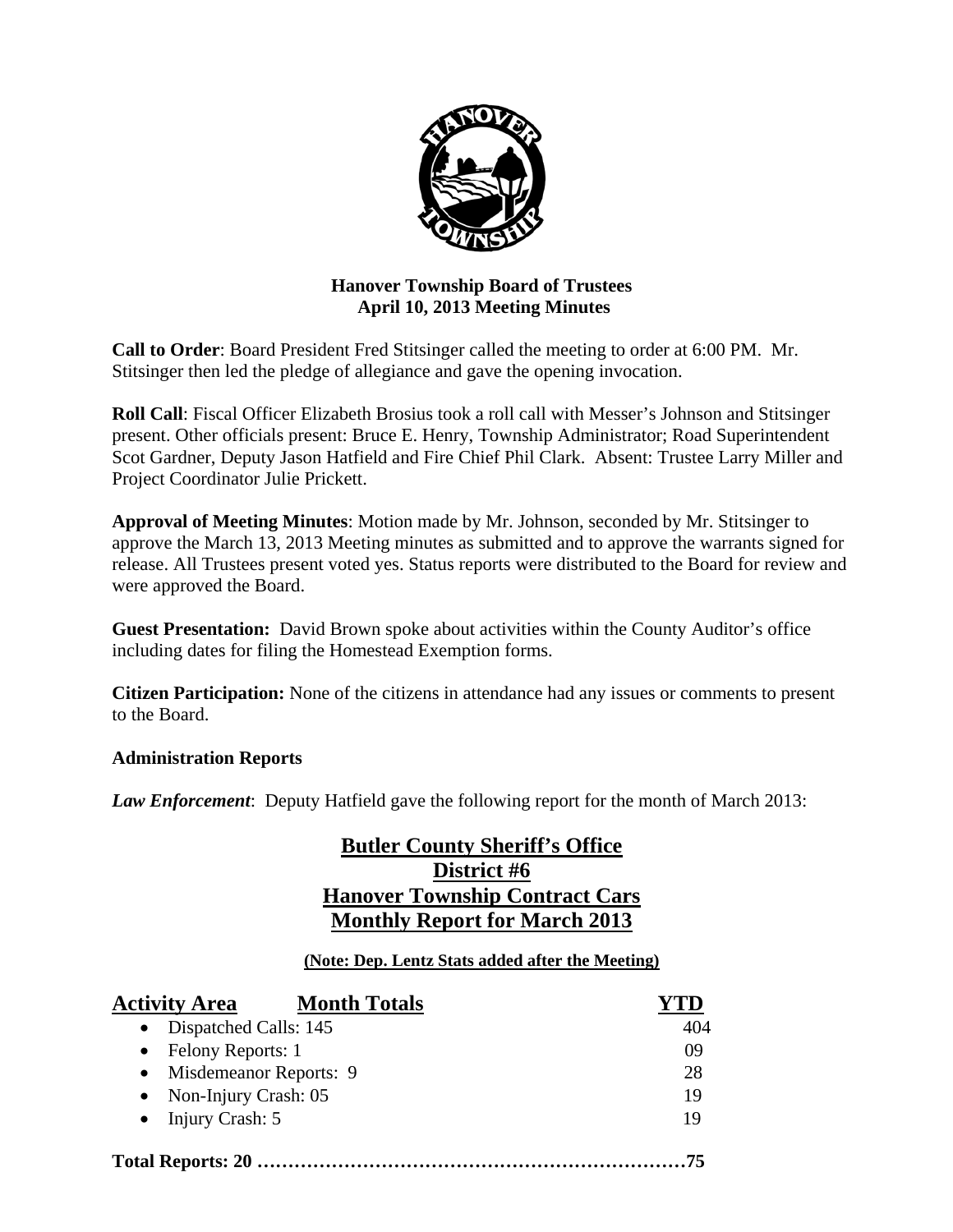| Assists/Back Up: 50                         | 147   |
|---------------------------------------------|-------|
| Felony Arrests: 1<br>$\bullet$              | 03    |
| <b>Misdemeanor Arrests: 05</b><br>$\bullet$ | 12    |
| <b>OMVI</b> Arrests: 1                      | 06    |
|                                             | 21    |
| Traffic Stops: 39                           | 100   |
| <b>Moving Citations: 22</b><br>٠            | 56    |
| <b>Warning Citations: 19</b>                | 57    |
| FI Cards: 0<br>$\bullet$                    | 00    |
| Civil Papers Served: 0                      | 00    |
| <b>Business Alarms: 3</b>                   | 12    |
| <b>Residential Alarms: 10</b><br>$\bullet$  | 34    |
| Special Details: 2<br>$\bullet$             | 06    |
| COPS Times: $7050$ ( <i>Min.</i> )          | 19625 |
| <b>Vacation Checks: 29</b>                  | 106   |
|                                             |       |

Reporting Deputies: T. Lentz and J. Hatfield/ Report prepared by HT Administration \*\*\*\*\*\*\*\*\*\*\*\*\*\*\*\*\*\*\*\*\*\*\*\*\*\*\*\*\*\*\*\*\*\*\*\*\*\*\*\*\*\*\*\*\*\*\*\*\*\*\*\*\*\*\*\*\*\*\*\*\*\*\*\*\*\*\*\*\*\*\*\*\*

*Fire/EMS*: Chief Clark presented the February and March reports.

# **Hanover Township Fire Department Monthly Report for February 2013 (Presented in April 2013)**

Run and detail activity for the Fire and EMS operations are reflected in the following numbers:

|           | <b>Total Year to Date: 115 Runs/Operations</b>  |                                                 |
|-----------|-------------------------------------------------|-------------------------------------------------|
|           | Total for the month:                            | <b>58 Runs/Operations</b><br>(56 Fire/EMS Runs) |
|           | Other                                           | 00                                              |
|           | <b>Knox Box Details</b>                         | 00                                              |
|           | Air & Light Truck Call Out:                     | 00                                              |
| $\bullet$ | Fire Inspections:                               | 02                                              |
|           | Fire Runs:                                      | 11                                              |
|           | <b>Motor Vehicle Accidents:</b>                 | 15                                              |
| $\bullet$ | <b>Emergency Medical Operations/Squad Runs:</b> | 87                                              |

(February 2012: 97 Runs/Operations)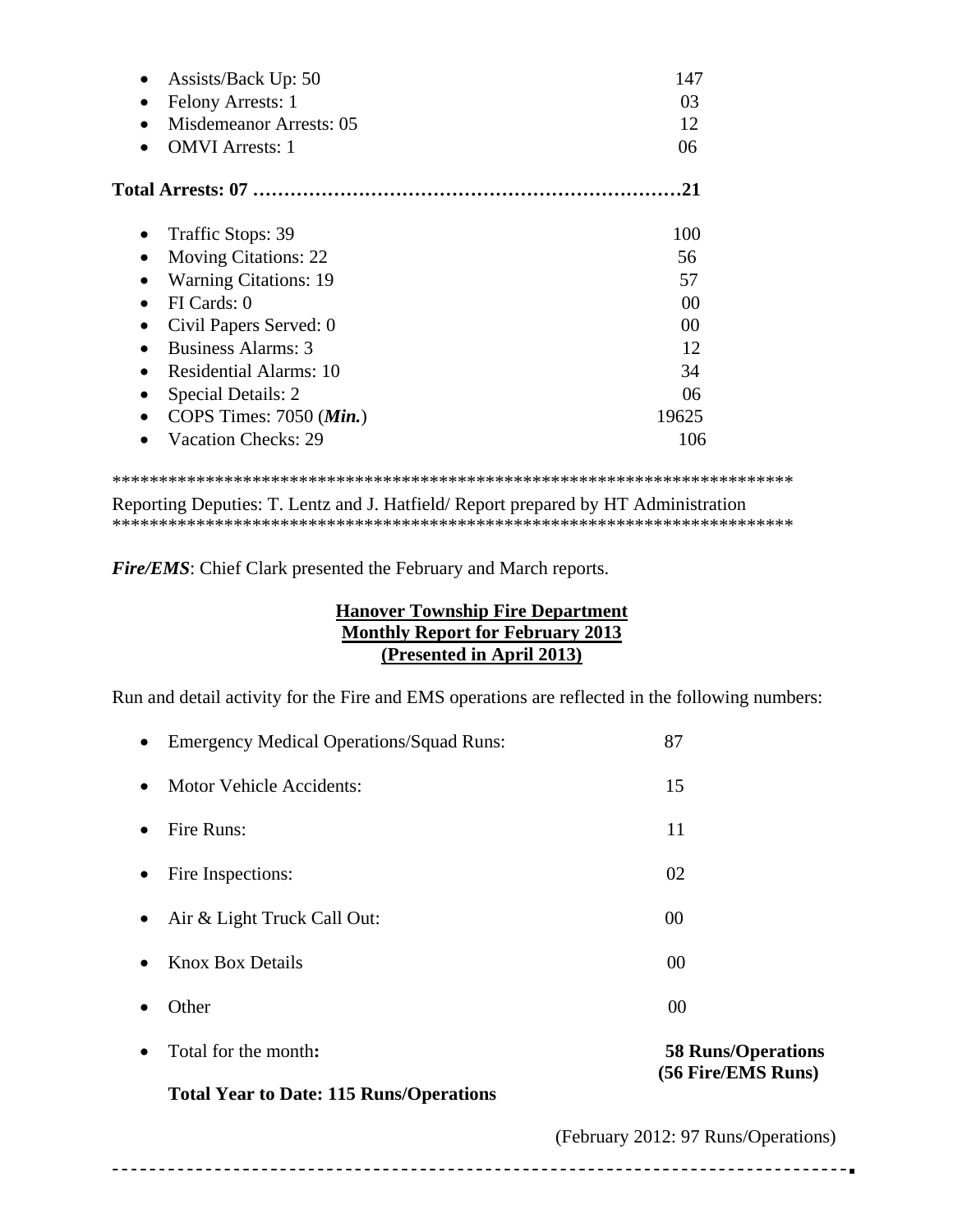#### **Hanover Township Fire Department Monthly Report for March 2013 (Presented in April 2013)**

Run and detail activity for the Fire and EMS operations are reflected in the following numbers:

| $\bullet$ | Total for the month:                            | <b>75 Runs/Operations</b><br>(51 Fire/EMS Runs) |
|-----------|-------------------------------------------------|-------------------------------------------------|
|           | Other                                           | 00                                              |
|           | <b>Knox Box Details</b>                         | 00                                              |
| $\bullet$ | Air & Light Truck Call Out:                     | 00                                              |
| $\bullet$ | Fire Inspections:                               | 07                                              |
| $\bullet$ | Fire Runs:                                      | 12                                              |
| $\bullet$ | <b>Motor Vehicle Accidents:</b>                 | 05                                              |
| $\bullet$ | <b>Emergency Medical Operations/Squad Runs:</b> | 51                                              |

#### **Total Year to Date: 190 Runs/Operations**

| Total for 2012               | 693   |
|------------------------------|-------|
| Total for 2011               | 719   |
| Total for 2010               | 748   |
| Total for 2009               | 676   |
| Total for 2008:              | 669   |
| Total for 2007:              | 717   |
| Total for 2006:              | 505   |
| (Seven Year Yearly Average): | (675) |
|                              |       |

 **Phil Clark, Fire Chief** 

(March 2012: 51 Runs/Operations)

*Other Fire Department Issues:* Chief Clark stated he had to leave early for a fire class and asked to present a few items to the Board. Chief Clark asked approval to send up to five members of the Fire Department to Colerain Township for a basic EMT Class. **Motion:** Mr. Stitsinger moved to approve the Chief's recommendation with Mr. Johnson seconding the motion. After discussion, a roll call vote was taken with two Trustees voting yes. Chief Clark reviewed with the Board that the repairs would be moving forward to refurbish Pumper 181later this month through Vogepohl and he would forward the final documents to the Administrator for approval. An enabling resolution was passed at the last meeting. Chief Clark also presented the Administrator with applications for review/background checks for the following: Mark T. Hagen of 3102 Darrtown Road 45013 as a FF/EMT and Rebecca Jackson of 575 Beissinger Road 45013 as a Trainee both in accordance with the Fire Department Classification and Pay Plan. Chief Clark asked the Board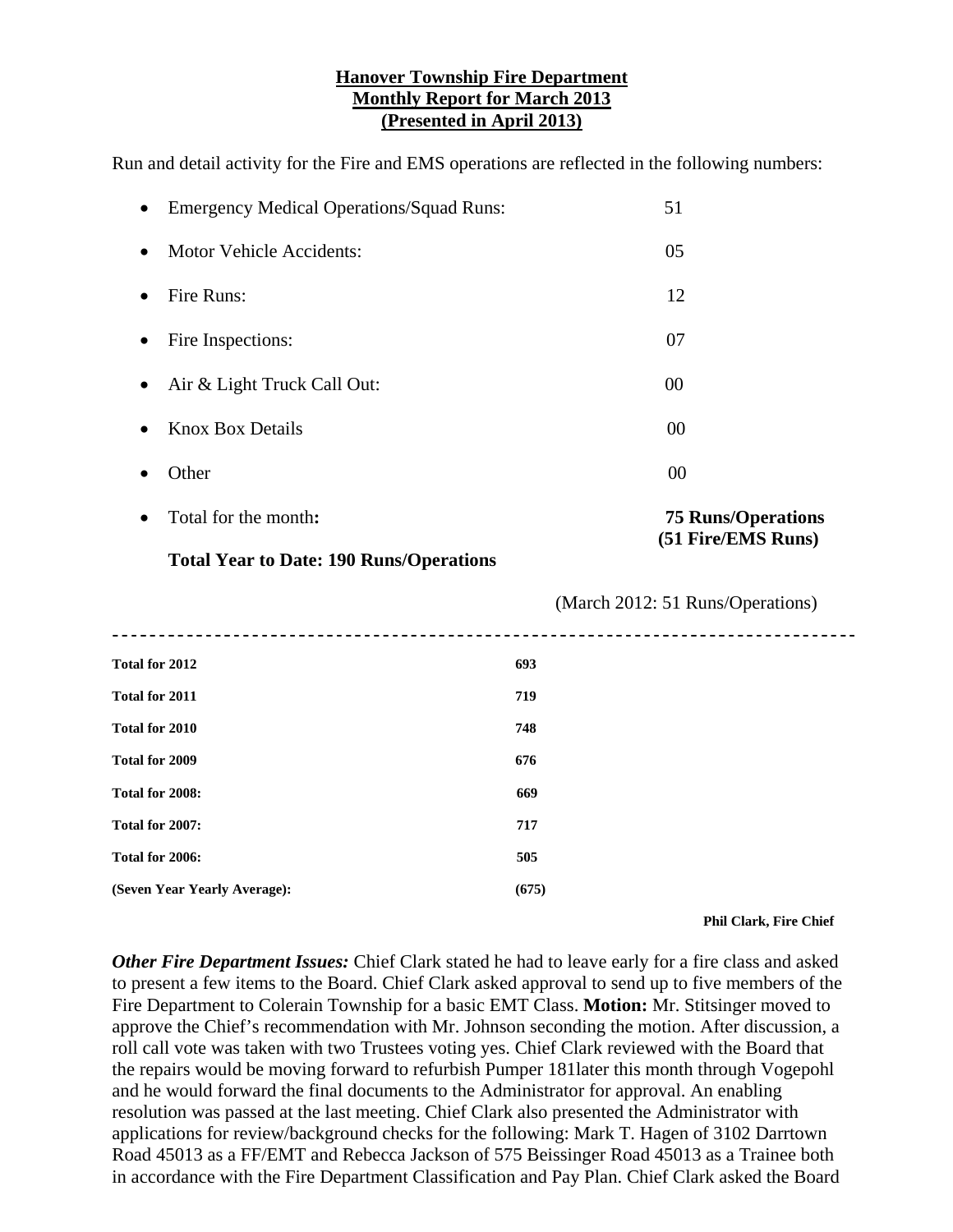to approve their appointments pending review and BMV check by the Administrator. Mr. Stitsinger made a **motion** to approve as recommended pending review by the Administrator which was seconded by Mr. Johnson. After discussion, a roll call vote was taken with two Trustees voting yes.

*Road/Cemetery*: Mr. Gardner presented the following report for the month of March 2013:

#### **SUPERINTENDENT'S REPORTS (April 10, 2013)**

Millville Cemetery Operations Report March 1 through March 31, 2013

| 4 Graves sold to Township residents (@\\$610)---------\$ 2,440.00           |           |
|-----------------------------------------------------------------------------|-----------|
| 0 Graves sold to nonresidents----------------------------------\$           | 0.00      |
|                                                                             | 0.00      |
|                                                                             | 5,600.00* |
|                                                                             | 0.00      |
|                                                                             | 400.00    |
| Foundation and Marker installation fees---------------\$ 1,701.60           |           |
|                                                                             |           |
| *5 @ regular fee of \$900 = \$\$4500; 1 @ regular fee + 2 hours OT = \$1100 |           |

Other Cemetery Activities:

- 1. Topped off and leveled 15graves
- 2. Picked up all trash in the Cemetery
- 3. Assisted with snow removal

#### **Road, Streets and Park (Scot Gardner)**

- 1. Installed new LED lighting on the Community Center Building and sign.
- 2. Picked up 3 mattresses/box springs, one dresser, and 3 bags of garbage on Nichols Road.
- 3. Picked up downed tree limbs in the Millville-Reily Road Cemetery.
- 4. Cleaned carpet in the Community Center.
- 5. Performed blacktop repair around a manhole on the dead-end off Salvatore Place.
- 6. Repaired a pothole and performed crack sealing in the cul-de-sac on Merle Court.
- 7. Performed ice and snow control on March 3, 5, 6, 21, and 25.
- 8. Cleaned and serviced snow equipment after snow events.
- 9. Removed a little digger from the Park playground and sent it out to be welded.
- 10. Performed monthly park, truck and storm water inspections.

#### *Administrator's Report*

Mr. Henry presented the following report to the Board:

#### **Administrator March 2013 Summary Report (Presented April 2013)**

- **Property Acquisition**: Continued work on the purchase of 19.184 acres on Old Oxford holding meetings with Roger Gates and discussion with the Eaton Family. Contacted First Financial Bank. Fifth Third and Ross, Sinclaire and Associates for financing options.
- **Community Connection Grants/BREC:** The Township submitted two projects and received an award for each project \$1120.00 for Park Equipment and \$1000 for a Water Rescue Craft.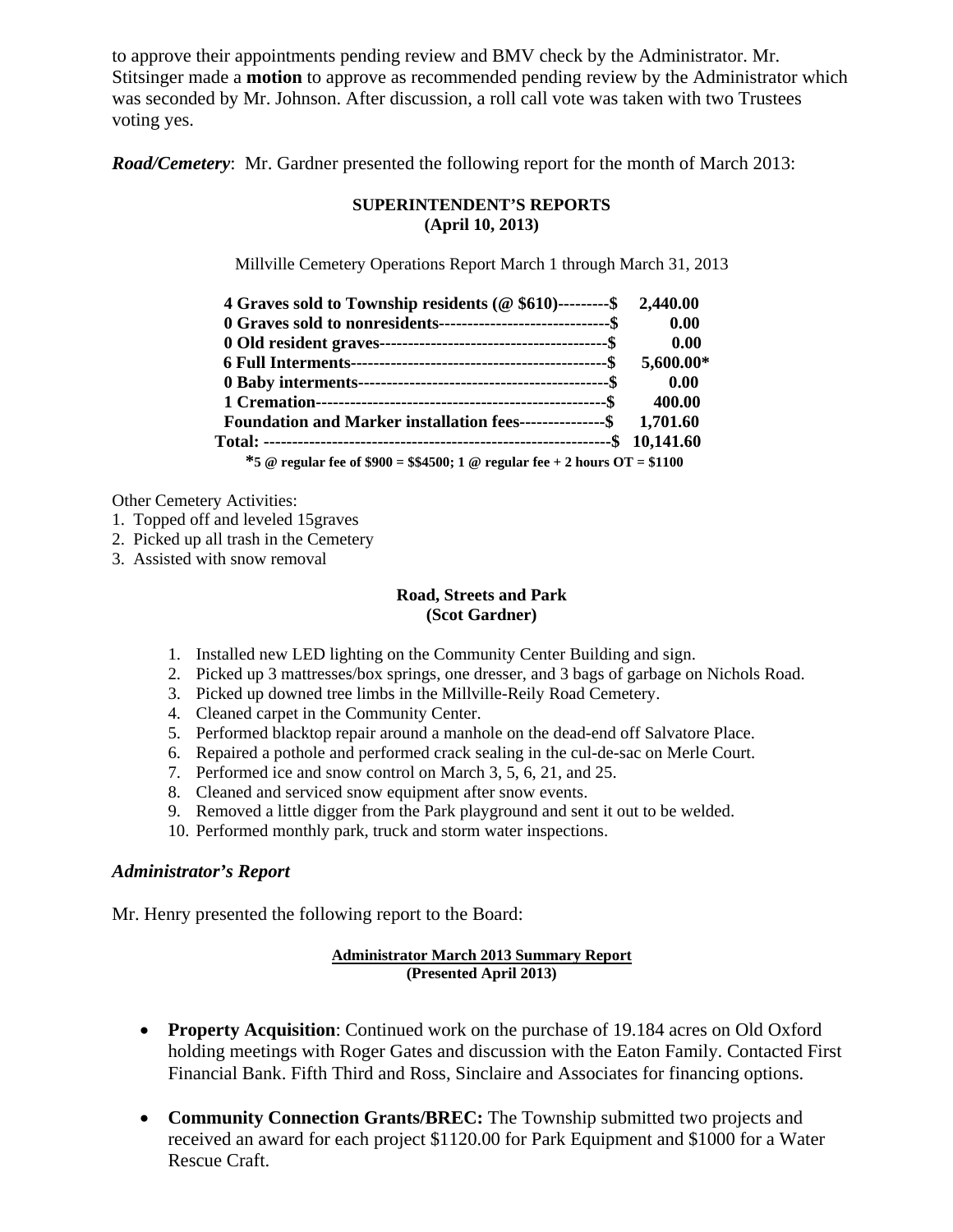- **Fire Department**: Updated Ohio Fire Code Inspection Policy for the Fire Chief to be issued to the Department.
- **Board and Financial Reports**: Obtained data from the Fiscal Officer and prepared Township funds analysis for the monthly Board meeting. Prepared Trustee packets. Prepared numerous contracts and permits for facility rentals.
- **Park Project- Miami University**: An area has been preliminarily determined to place the swing set up. A date will be set for a groundbreaking activity.
- **Park Restroom Damage**: Grant pending for a new restroom was not funded; exploring options to replace as well as to repair existing structure. Next step is to review options with the Board.
- **Fleet Fuel Cards:** Preparing documents and set up for a fleet fuel system and tracking. The program should become operational in late April.
- **Personnel Policies**: Continued working on certain items for Township Policy approval/changes scheduled for either in April and May in areas where we need clarification or a new policy.
- **Payroll Reporting:** Reviewed payroll forms and reporting. Preparing clarification of Call In pay, regular OT and standard work week requirements.
- **Fire Department-EMS:** Reviewing and evaluating run data from the BCSO to help set the discussion for any changes in response elements.

# **Personnel Actions and Other Items of Note**

**Vacation:** The Administrator will be taking three vacation days on April 19<sup>th</sup>, April 24<sup>th</sup> and April  $26<sup>th</sup>$  to attend to some personal business. Messages may be called into cell phone number 513-478-1814.

**Personnel Issues:** None at this time. General raises approved last month for Road and Cemetery personnel went into effect the last pay period.

A staff meeting was held with Road and Cemetery personnel to discuss the Township's Code of Conduct and interpretation of the firearms prohibition.

# **Of Note- Budget Information**

**Cash Balance as of March 31, 2013:** \$1,419,215.62

**Total Expenditures all funds for March 2013:** \$117,353.20

**Total Revenues for March 2013**: \$43,896.62

*Also included with the Administrator's Report were year-to-date revenue and expenditure reports.*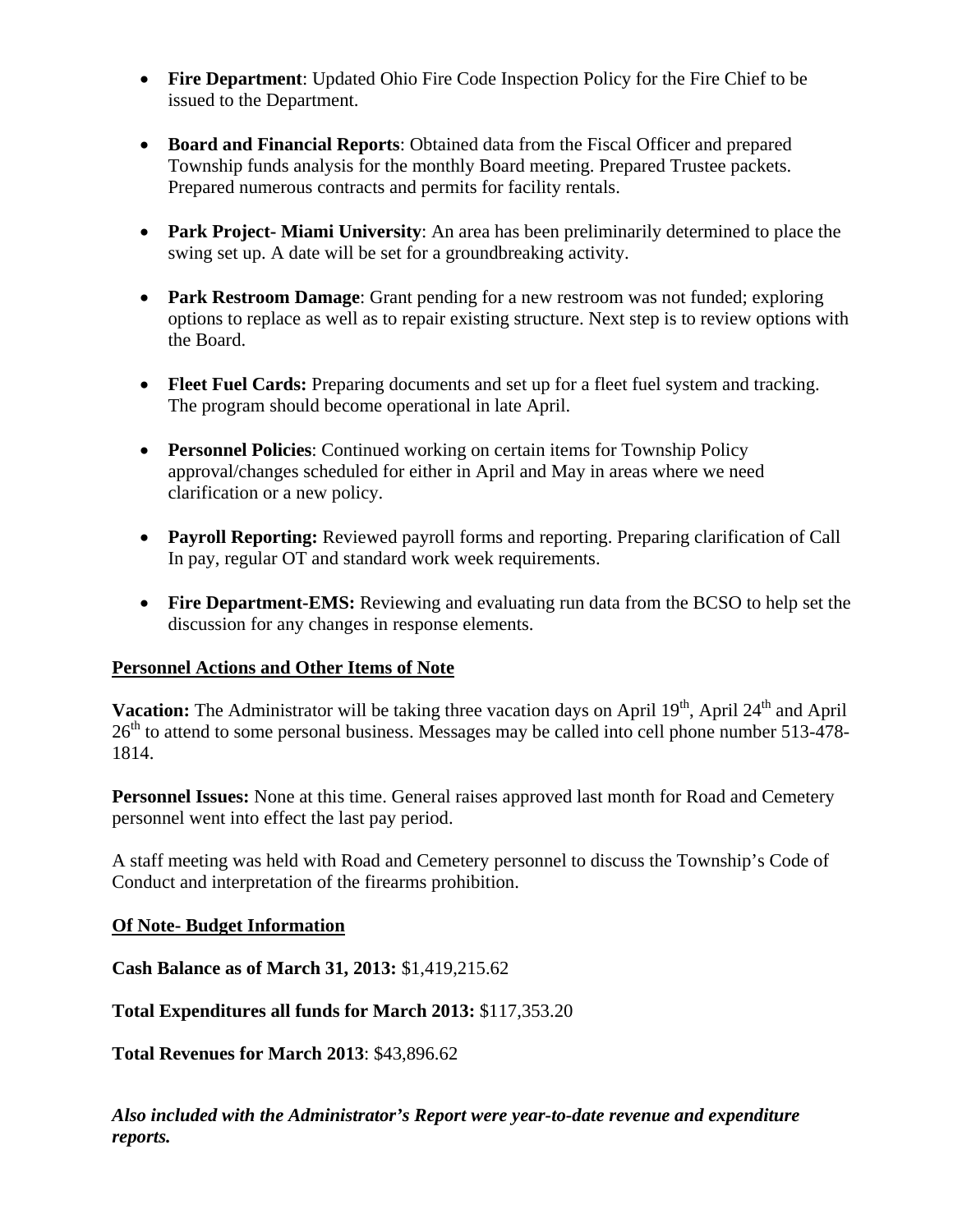# **BREC Community Connections Grant Awards**

Hanover Township received two partial grant awards from the Butler Rural Electric Community Connections Program. Applications were prepared and submitted in February 2013. The original budget submittals were as follows:

# **Community Connections Grant Request Hanover Township Park Equipment Purchase**

# **Line Item Breakdown\***

**Total: \$3,240.00** 

# \***Grant Request Community Connections: \$2,240.00/ \$1,000.00 to be paid by the Township.**

\*\*\*\*\*\*\*\*\*\*\*\*\*\*\*\*\*\*\*\*\*\*\*\*\*\*\*\*\*\*\*\*\*\*\*\*\*\*\*\*\*\*\*\*\*\*\*\*\*\*\*\*\*\*\*\*\*\*\*\*\*\*\*\*\*\*\*\*\*\*\*\*\*\*\*\*\*\*

**Community Connections Grant #2 Request Budget Hanover Township Fire Department** 

# **Line Item Breakdown\***

| 1. Rapid Deployment Water Rescue Craft\$4,400.00 |  |
|--------------------------------------------------|--|
|                                                  |  |
|                                                  |  |
|                                                  |  |

**Total: \$5,250.00** 

\***Grant Request Community Connections: \$3,400.00/ Balance to be paid by the Township, Hanover Township Fire Fighters Association and possibly the regional BCSO Water Rescue Team.** 

\*\*\*\*\*\*\*\*\*\*\*\*\*\*\*\*\*\*\*\*\*\*\*\*\*\*\*\*\*\*\*\*\*\*\*\*\*\*\*\*\*\*\*\*\*\*\*\*\*\*\*\*\*\*\*\*\*\*\*\*\*\*\*\*\*\*\*\*\*\*\*\*\*\*\*\*\*\*

**Action**: The Township for audit purposes and eventual revenue recognition must accept the grant awards by motion.

**Motion**: Moved by Mr. Johnson, seconded by Mr. Stitsinger to accept a grant award from the Butler Rural Electric Cooperative Community Connections Program in the amount \$1,120.00 for park equipment. Upon a roll call vote, two Trustees voted yes.

**Motion**: Moved by Mr. Johnson, seconded by Mr. Stitsinger to accept a grant award from the Butler Rural Electric Cooperative Community Connections Program in the amount of \$1,000.00 for a water rescue craft. Upon a roll call vote, two Trustees voted yes.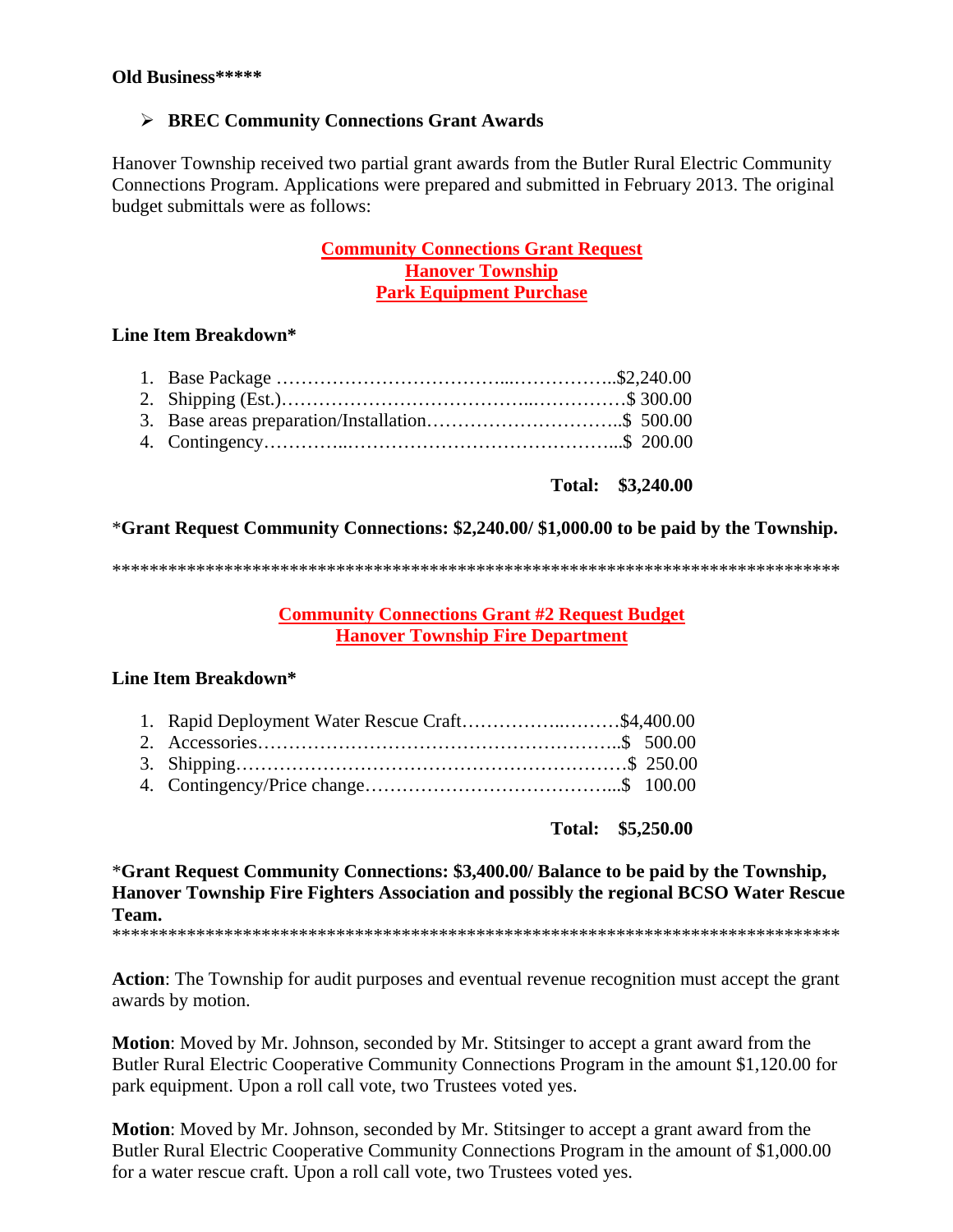- **Handicap Swing Project with Miami University**: All equipment and materials have been ordered and received. A location has been marked as outlined in the attached photos. The contractor for installation is David A. Williams & Associates. The Road Department will cut and prepare the area for the work. Once everything is completed we will have a ribbon cutting ceremony in conjunction with Miami University at the Park.
- **Annexation Revenue Agreement and Payments**: The Township is still reviewing data in cooperation with the County Auditor and County Engineer to clarify the element of the original revenue sharing agreement, formulas used and payments made. Some remaining calculations have to occur and certain legal questions must be answered before proceeding further.
- **Fire Department Complimentary Letter**: On March 27, 2013 Chief Clark received a letter from the General Manager of the Southwest Regional Water District complimenting the efforts of the Fire Department in responding to a fire at the district's office on March 21, 2013. The letter is attached.
- **Other**: The Ladies Industrial Band provided a gift certificate to the Township as a "Thank You" for the workers who set and clean the Community Center room to have pizza at the next staff or work meeting.

#### **New Business\*\*\*\*\***

**The Butler County Solid Waste District** has announced that the Solid Waste Policy Committee has proposed a reduction to the solid waste generation fee as set forth in the Butler County Solid Waste Management Plan. The announcement and proposed amendment to the Plan are attached. There is a comment period from March 29, 2013 to April 29, 2013 if the Board wishes to comment. The amendment will eventually have to be voted upon by all jurisdictions.

**Memorial Bench/Park**: In accordance with past policy I have given preliminary approval to proceed with a memorial bench which is outlined in the letter below. Also attached is the general spec sheet we use. The Administrator is requesting formal approval by **motion**. Moved by Mr. Stitsinger, seconded by Mr. Johnson to approve the purchase and installation of a park memorial bench as outlined herein. After discussion, a roll call vote was taken with two Trustees voting yes.

*Mr. Thomas Stitzel 1962 Old Oxford Road Hamilton, Ohio 45013* 

*Re: Park Memorial Bench* 

*Dear Mr. Stitzel:* 

*In response to our recent telephone conversation, I have included information regarding memorial benches to be placed in the Hanover Township Memorial Park. As we are trying to provide the most attractive, coordinated appearance and most wearable/maintenance free benches in the walking path area, we have established a basic specification for these benches for all future installations. Although we try to accommodate location requests, we will locate the bench in the most appropriate place given the operation of the park, taking into consideration your wishes.*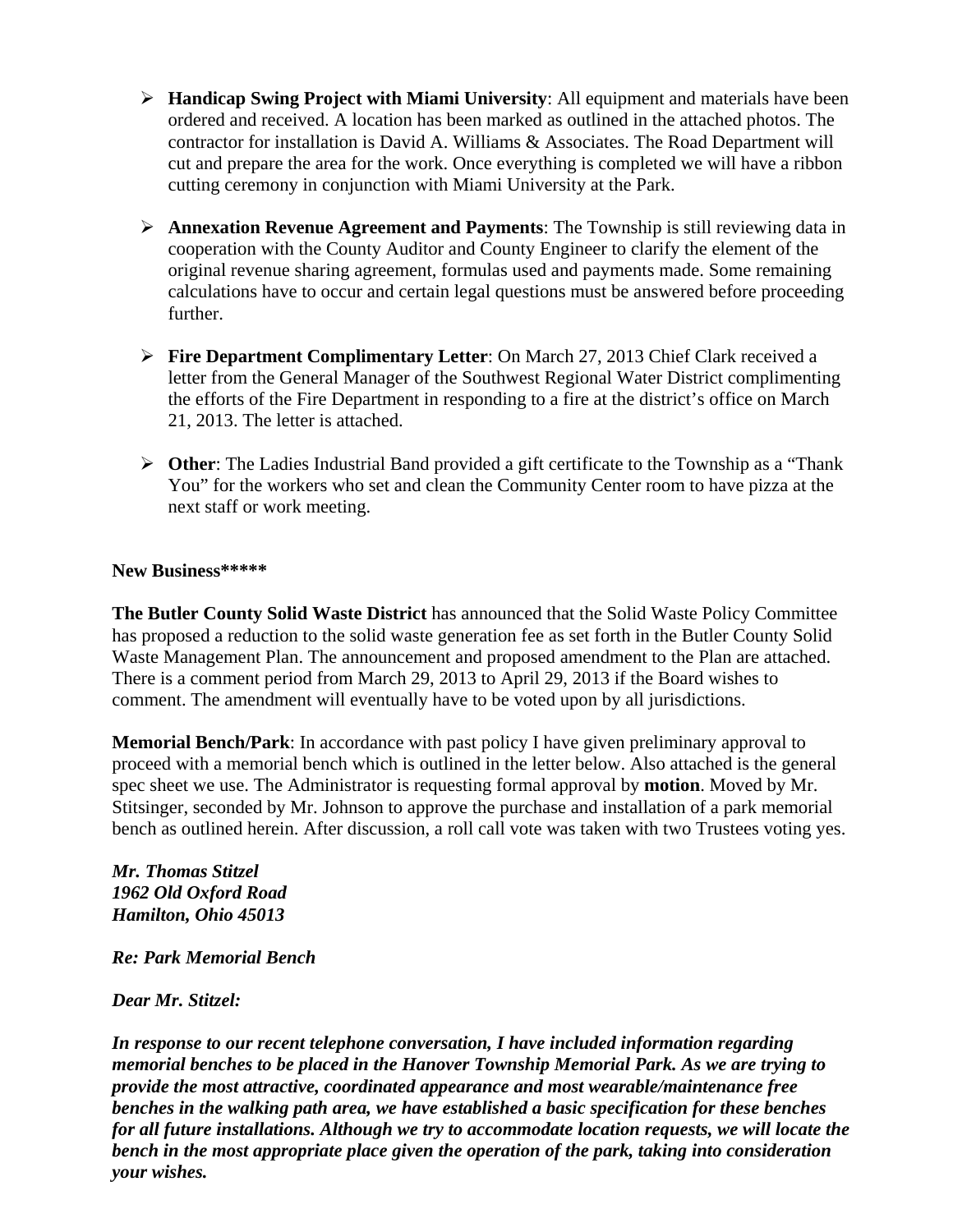*As you can see from the enclosed information, the purchase price is \$1475.00 for the bench. The Township will pay \$275.00 toward the price and pay for the installation of the concrete upon which the bench will rest. Also the cost of the memorial plate will be included in the Township portion. If pricing is cheaper that lower cost will be passed onto you. Please let me know if you wish to proceed and I will make final arrangements to order the bench. Thank you for your interest in providing a lasting memorial to be located in the Hanover Township Memorial Park.* 

Spec sheet attached was attached in the Board's packets.

# **Park Restroom**

We have removed the old park restroom facility to the Road Department garage area. It is our intent to repair this unit internally and reset it back in the original location to get the port-o-lets removed. We did not receive funding for the proposed new facility with running water and storage estimated at \$150,000.00 which included water tap and electric fees. This unit was designed to operate all year. We have been investigating prefabricated structures as depicted in the attached photos. We will have to review what the Board desires to do in terms of design and costs. **Action**: For the time being, the Board instructed that the old unit be repaired and placed back in the park until a more long term strategy and financing is determined.

**Resolution No. 31-13 Then & Now Issues:** This resolution is for natural gas payments to the Harvest Land Company totaling \$4,169.49 related to the Community Center, Fire Station and Road Department buildings. Mr. Stitsinger made a **motion** to approve Resolution No. 31-13 with Mr. Johnson seconding the motion. After discussion, a roll call vote was taken with two Trustees voting yes.

# **Resolution No. 31-13**

# **Approving Purchase Orders and Subsequent Expenditures Provided Under the "Then and Now" Process as Recommended by the Fiscal Officer**

*Whereas*, the Fiscal Officer reported on recent "Then and Now" purchase of products and services from Harvest Land Company.; and

*Whereas*, the Fiscal Officer recommends that payment associated therewith be authorized through a "Then and Now" Purchase Order (amounts over \$3,000.00) officially approved by the Board and payment made accordingly; and

*Whereas*, the Board of Trustees concurs with the recommendation of the Fiscal Officer,

# *Be it resolved by the Board of Trustees of Hanover Township Butler County, Ohio*

*Section I.* That to promote sound and efficient fiscal operations for the Township, the following items are hereby approved: \$4,169.49 Harvest Land Company Fund 1000 \$649.54, Fund 2281 \$2,899.27 and Fund 2031 \$620.68.

*Section II*. That the Fiscal Officer is authorized to take all necessary steps to process said expenditures and provide payment accordingly.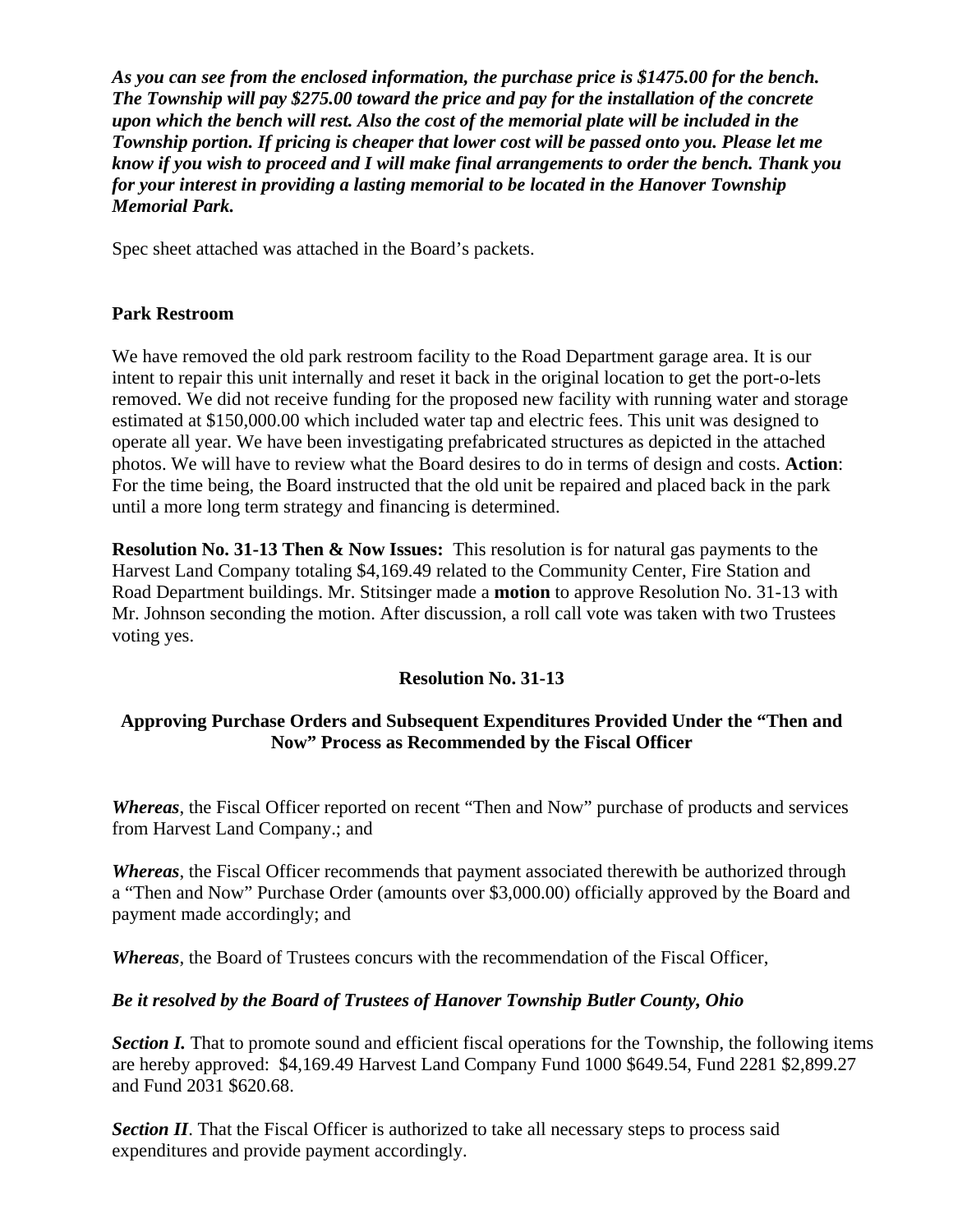The foregoing resolution was adopted in an open public meeting and is a reflection of the official action taken by the Board of Trustees of Hanover Township Butler County, Ohio on the  $10<sup>th</sup>$  day of April 2013.

| <b>Board of Trustees</b>                                 | Vote | <b>Attest and Authentication:</b>                   |
|----------------------------------------------------------|------|-----------------------------------------------------|
| Fred J. Stitsinger<br>Larry Miller<br>Douglas L. Johnson |      | Elizabeth A. Brosius<br><b>Fiscal Officer/Clerk</b> |

#### **Butler Rural Electric Cooperative Annual Meeting**

The annual meeting of the Butler Rural Electric Cooperative is set for April 25, 2013 at 5:00PM in Millette Hall on the campus of Miami University. The Township is entitled to a complimentary pass and to be present when grant award winners are announced. Unless each of you have received an invitation, the Administrator can send in a reservation to represent the Township, which has been in the past the Board President. Please advise. The two Trustees present said they sent their reservations in and Mr. Stitsinger would be representing the Township officially.

#### **Township Newsletter**

It is time to begin preparations for the next Township Newsletter which should be in the resident's hands by June 14-17, 2013. Some suggested topics are as follows: Kids Fest and Car Show articles, Open Burn Provisions, Millville Cemetery Update, Road Repair Program, Memorial Projects (benches, trees, other) available to the public, best summer recipe, land use/development update, and Handicap Swing Project. Please let the staff know if there is something the Board would like covered or addressed.

#### **Other New Business**\*\*\*\*\*\*

*Road Department*: Mr. Gardner presented a recommendation to purchase a Kubota Riding Mower Model 20331-60 31 HP Diesel from Zimmer Tractor based upon the State bid price of up to \$15,000.00. Mr. Henry noted this unit will replace the one that was destroyed by fire last season and the Township has received a partial insurance reimbursement. Mr. Stitsinger made a **motion** to approve the purchase of the replacement mower from Zimmer Tractor not to exceed \$15,000.00 and Mr. Johnson seconded the motion. After discussion, a roll call vote was taken with two Trustees voting yes.(Updated-Actual cost was \$13,287.50)

*Cemetery*: Mr. Henry reported that an indigent burial request was made for Sally A. Brumett who resided at 991 Gene Avenue and passed away with body claimed on April 8, 2013. The Weigel Funeral Home was contacted to handle. The funeral home will be completing the necessary paperwork and certifications. Mr. Henry recommends payment in accordance with the Township Policy of \$800.00 to offset funeral expenses and placement of the cremation ashes. **Motion**: Mr. Stitsinger made a motion to approve this expense which was seconded by Mr. Johnson. After discussion, a roll call vote was taken and two Trustees voted yes.